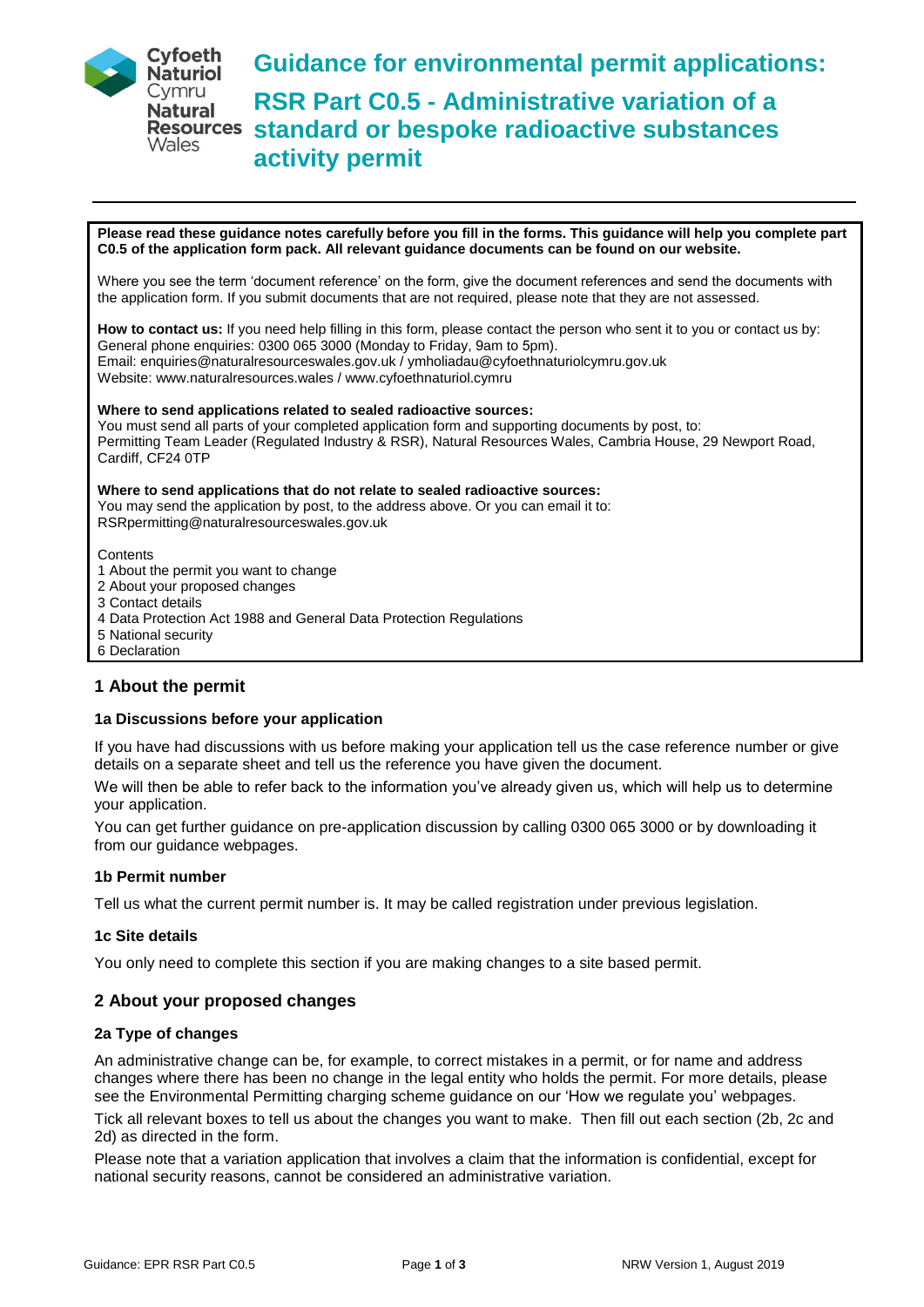# **2b Details of the changes to operator name or address**

Complete the relevant section ((i) to (iv)) depending on the type of operator you are.

Please remember, if you want to change the legal permit holder (the operator), or add new individuals, you must apply for a transfer.

## Changes to Limited Liability Partnerships:

Fill in the details of the type and any trading name. If you are an organisation of individuals (for example, a charity, a partnership, a group of individuals or a club) please give the details of the main representative. We cannot add new individuals through an admin variation.

*We cannot issue a permit to a partnership*. We therefore need details of each person in the partnership. If the permit is for multiple properties it will help to apply as a management company rather than as a large number of individuals.

If necessary, use a separate sheet to give us the details of additional applicants and tell us the document reference you have in the space provided on the form.

### Changes to public bodies

Fill in details of the type, name of the public body and the name of the executive responsible.

If you choose 'other', please give more details in the space provided.

The executive is any person within the public body who is authorised to sign on their behalf.

### Changes to a registered company or other corporate body:

Give us the company registration number and date your company was registered.

Unregistered corporate bodies- you must give us evidence that you are a legal body and we can issue a permit to you.

### *Your main (registered office) address:*

If you are applying as a limited company, give the address of the registered office, as shown on record at Companies House.

If you are applying as a company the email address given should be that of the company secretary as this is the one we will use to email a copy of the permit and any associated information or notices connected to the permit.

*Main UK business address (if different from the registered office address):* 

This is only required if it is different from your principal business address (for example, companies registered overseas).

# **2c Details to the site name or address (not for mobile plant activities)**

You only need to complete this section if you want to make changes to your site name or address. If you do not want to do this, go to section 2d.

Tell us the new site name or address details here.

# **2d Details of other proposed changes (not covered in 2b or 2c)**

If you want to make changes other than your (operator) name or address, or the site name and address, you must give us brief details in the box in this section.

If you need to provide more information please attach it to the application, give it a document reference and refer to that in the box.

# **3 Contact details**

It will help us if there is someone we can contact if we have any questions about your application. The person you name should have the authority to act on your behalf. They can be an agent rather than the operator.

# **4 Data Protection Act 1988 and General Data Protection Regulations**

Make sure you understand how we will use the information you provide to us.

# **5 National security**

# **Sealed sources:**

All applications relating to sealed sources are automatically subject to national security restrictions.

#### **Open sources:**

If you think any of the information in your application and supporting documents for open source applications should be withheld from the public register, in the interests of national security, please ensure you enclose